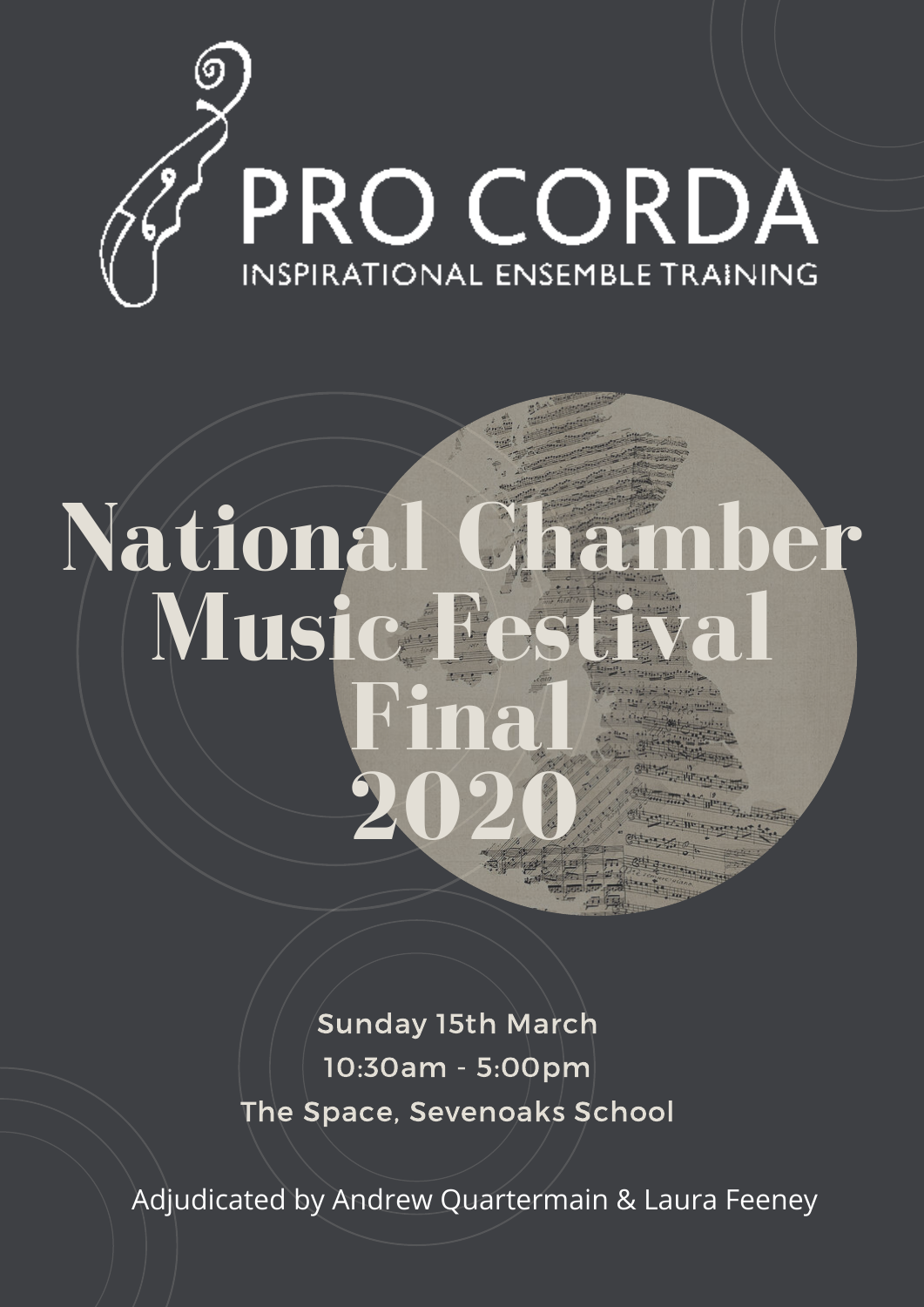| <u>Morning programme</u>                                                    |                                                   |  |
|-----------------------------------------------------------------------------|---------------------------------------------------|--|
|                                                                             |                                                   |  |
| Brighton College, Cello Quartet, Under 16 category<br><b>Robin Hood</b>     |                                                   |  |
| <b>Consecration Hymm</b>                                                    | <b>Gideon Freudmann</b><br>Friedrich Greutzmacher |  |
| <b>Brighton College, Flute Trio, Under 12 category</b>                      |                                                   |  |
| Carmen                                                                      | Georges Bizet                                     |  |
| <b>Gypsy Song</b>                                                           |                                                   |  |
| Brighton College, Shostakovich Trio, Under 14 category                      |                                                   |  |
| Three pieces for two violins & piano                                        | Dmitri Shostakovich                               |  |
| Prelude & Gavotte                                                           |                                                   |  |
| Beckenham Chamber Music Group, Il Trio Vivace, Under 12 category            |                                                   |  |
| Miniatures for Piano Trio                                                   | Frank Bridge                                      |  |
| VII. Valse Russe                                                            |                                                   |  |
| Miniature Trio Op.181                                                       | Cornelius Gurlitt                                 |  |
| IV. Allegretto scherzando                                                   |                                                   |  |
| City of London Freemen's School, Freemens Vivace Quartet, Under 14 category |                                                   |  |
| Concerto for four violins                                                   | Georg Philipp Telemann                            |  |
| Adagio & Allegro                                                            |                                                   |  |
| Fantasia on the Dargason                                                    | Gustav Holst, arranged by CM                      |  |
| King's College School Wimbledon, Pavack Trio, Under 16 category             |                                                   |  |
| Hommage à Robert Schumann                                                   | György Kurtág                                     |  |
| I. Merkwütdige Pirouetten des Kapellmeisters Johannes Kreisler              |                                                   |  |
| II. Eusebius: der begrenzte Kreis                                           |                                                   |  |
| III. Und wieder zuckt es schmerzlich Florestan um die Lippen                |                                                   |  |
| Märchenerzählungen, Op 132                                                  | Robert Schumann                                   |  |
| III. Ruhiges Tempo, mit zarten Ausdruck                                     |                                                   |  |
| 8 Pieces, Op.83<br>VII. Allegro Vivace                                      | Max Bruch                                         |  |
|                                                                             |                                                   |  |
| Wimbledon High School, Flute Quartet, Under 16 category                     |                                                   |  |
| Very Flute Indeed<br><b>Three Pieces</b>                                    | Pip Van Steen                                     |  |
| Tres modere                                                                 | Eugene Bozza                                      |  |
|                                                                             |                                                   |  |
| Westminster School, Schubert Piano Trio, Under 19 category                  |                                                   |  |
| Piano Trio No. 2<br>II. Andante con moto                                    | <b>Franz Schubert</b>                             |  |
|                                                                             |                                                   |  |
| Westminster School, Schubert String Quartet, Under 19 category              |                                                   |  |
| String Quartet No.14 "Death and the Maiden"                                 | <b>Franz Schubert</b>                             |  |
| I. Allegro                                                                  |                                                   |  |
| Junior Royal Academy of Music, Dvorakova Piano Quintet, Under 19 category   |                                                   |  |
| Piano Quintet No. 2                                                         | Antonín Dvořák                                    |  |
| I. Allegro, ma non tanto                                                    |                                                   |  |
| <b>Charterhouse School, Violin Ensemble, Under 16 Category</b>              |                                                   |  |
| Divertimento for Four Violins                                               | <b>Bertold Humel</b>                              |  |
| I. March, II. Waltz & III. Finale                                           |                                                   |  |
|                                                                             |                                                   |  |
| Queen Elizabeth's School, Saxophone Ensemble, Under 19 Category             |                                                   |  |
| Sonata<br><b>First movement</b>                                             | Phil Woods, arranged by Wilson                    |  |
|                                                                             |                                                   |  |
|                                                                             |                                                   |  |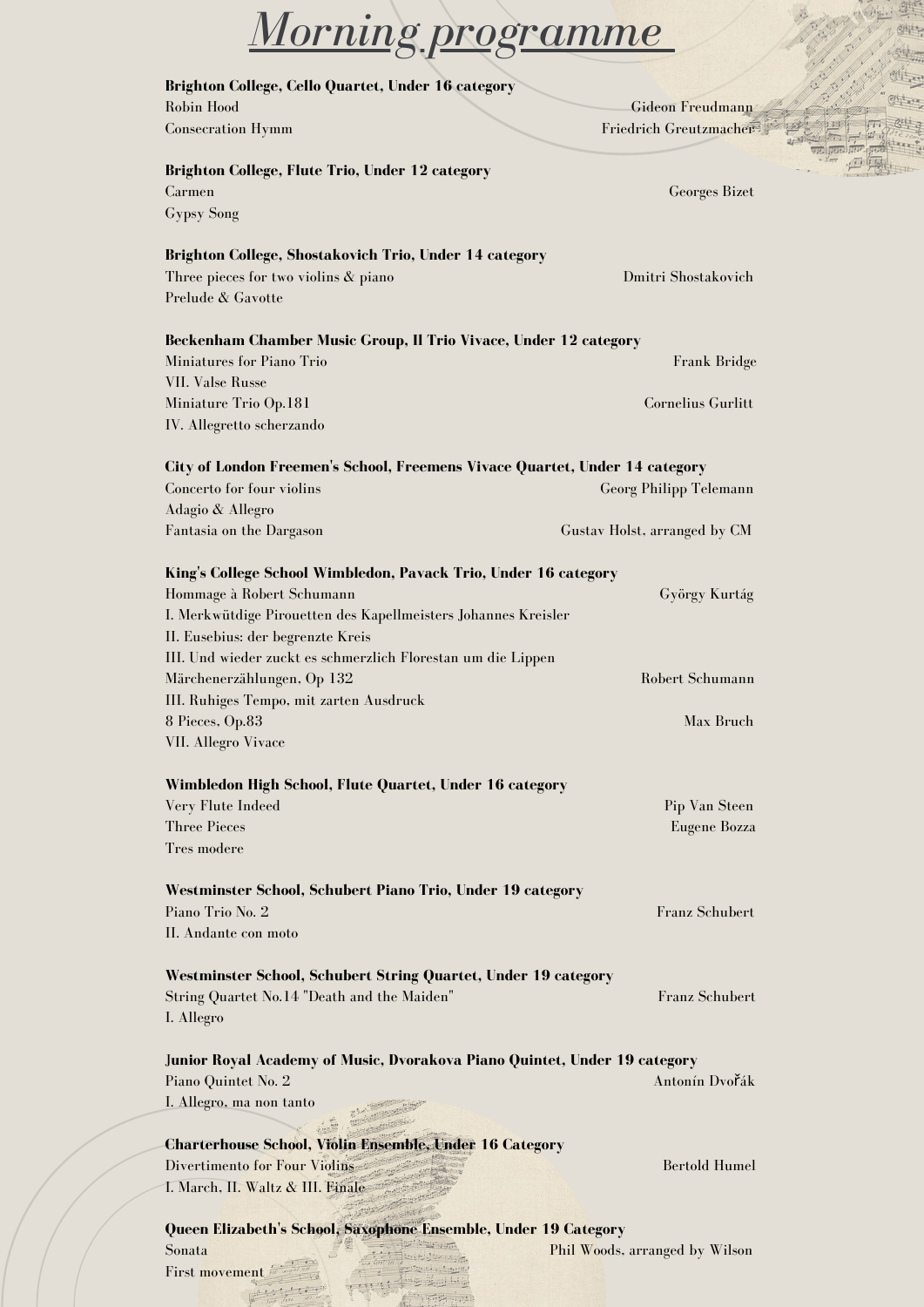## *Afternoon programme*

| Highgate School, Schubert Piano Trio, Under 16 category                                                                                                                                          |                                                |
|--------------------------------------------------------------------------------------------------------------------------------------------------------------------------------------------------|------------------------------------------------|
| Piano Trio No. 2                                                                                                                                                                                 | <b>Franz Schubert</b>                          |
| II. Andante con moto                                                                                                                                                                             |                                                |
| Highgate School, Mendelssohn Piano Trio, Under 19 category<br>Piano Trio No. 1<br>IV. Allegro assai appasionato                                                                                  | Felix Mendelssohn                              |
| <b>Ipswich School, Lower School Quartet, Under 12 category</b><br>Quartet in G Major<br>I. Allegro                                                                                               | Pietro Nardini                                 |
| Downe House School, Trio Sempre Giocando, Under 16 category<br>Miniatures for Piano Trio<br>I. Minuet, II. Gavotte & III. Allegretto                                                             | Frank Bridge                                   |
| St Helen and St Katharine School, Salvi Harp Trio, Under 14 category<br>Entr'acte from Carmen<br>Sonata in G minor<br>Sicilienne                                                                 | <b>Georges Bizet</b><br>Georg Philipp Telemann |
| The Perse School, Year 7 Violin Quartet, Under 12 category<br>Four Pieces for four violins<br><b>III.</b> Minuetto                                                                               | Ernst Schmidt                                  |
| The Perse School, Sixth Form Quartet, Under 19 category<br><b>String Quartet No.1</b><br><b>IV.</b> Allegro Guisto                                                                               | Pyotr Ilyich Tchaikovsky                       |
| Nottingham High School, Senior Saxophone Quartet, Under 19 category<br>Diffusion                                                                                                                 | Gordon Goodwin                                 |
| Sherborne Girls School, Cantilena Trio, Under 19 category<br>Hebrides Overture<br><b>Flight of the Bumblebee</b>                                                                                 | Felix Mendelssohn<br><b>Rimsky Korsakov</b>    |
| Sevenoaks School, Stravinsky Trio, Under 16 category<br>Suite from L'Histoire du Soldat<br>I. Marche du Soldat<br>II. Le Violon du Soldat<br><b>III. Petit Concert</b><br>IV. La Danse du Diable | Igor Stravinsky                                |

## 4:00pm Final Adjudication

**4:30pm Chamber Champions announced & presentation of Trophies**